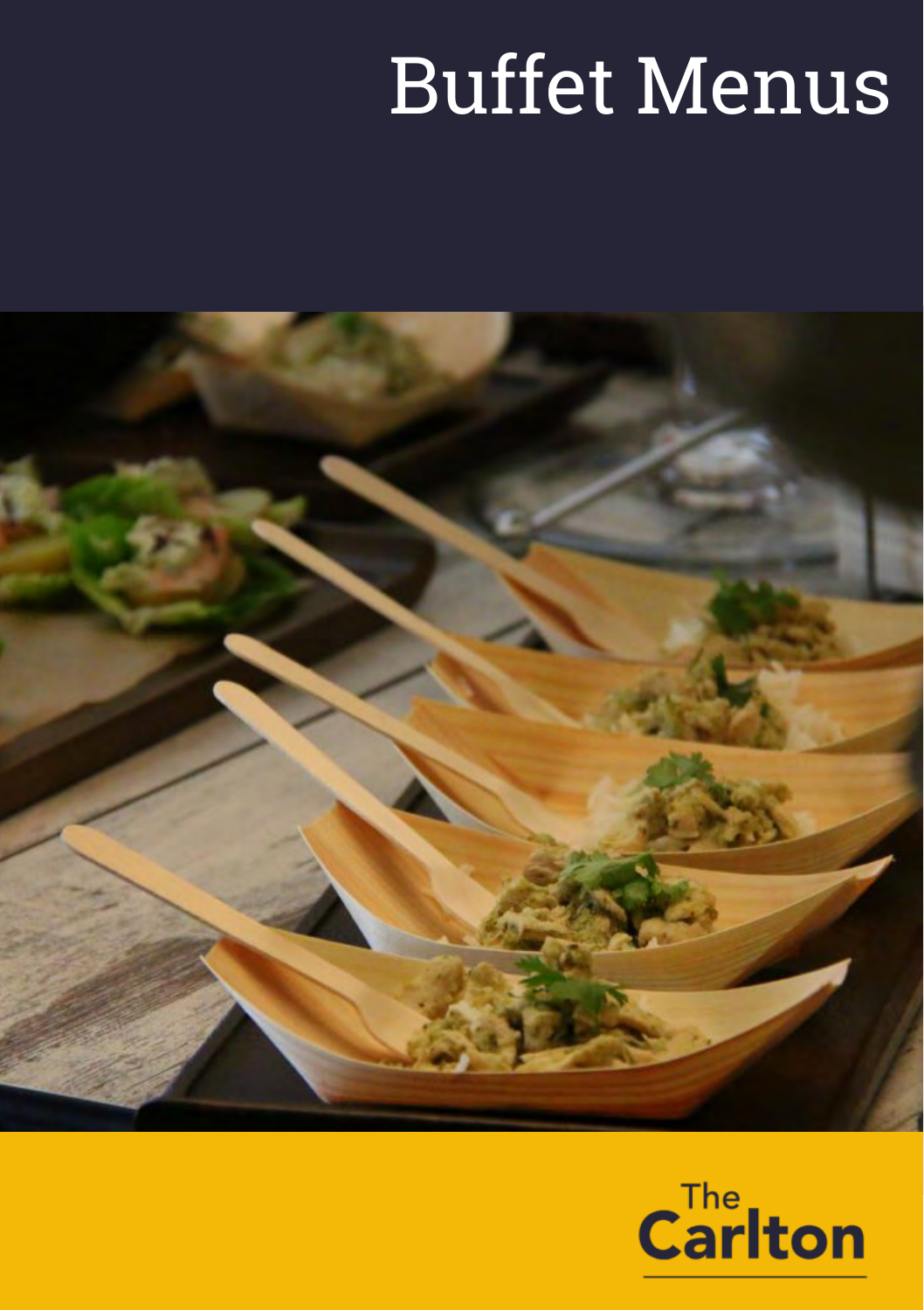## Menu **1**

Select up to four filled breads from our core range:

Atlantic prawn, lemon mayonnaise Hand cut gammon ham & vine tomato Sliced chicken breast, Coronation mayo & leaf Smoked salmon, cream cheese & pousse spinach \* Grilled streaky bacon, shredded lettuce & vine tomato Roast sirloin of West Country beef, horseradish cream \* Buffalo Mozzarella, sun-blushed tomato & avocado V Roasted Devon chicken, sage & onion stuffing Free range egg & watercress mayonnaise V Shredded ham, dill pickle, mustard mayo Sliced local Cheddar cheese & pickle \* V Prawn cocktail sauce, shredded lettuce Cheddar cheese, shallot & mayo V Hummus & roasted peppers VG

served in a choice of breads, bloomer, wraps, or rolls

\* supplement applies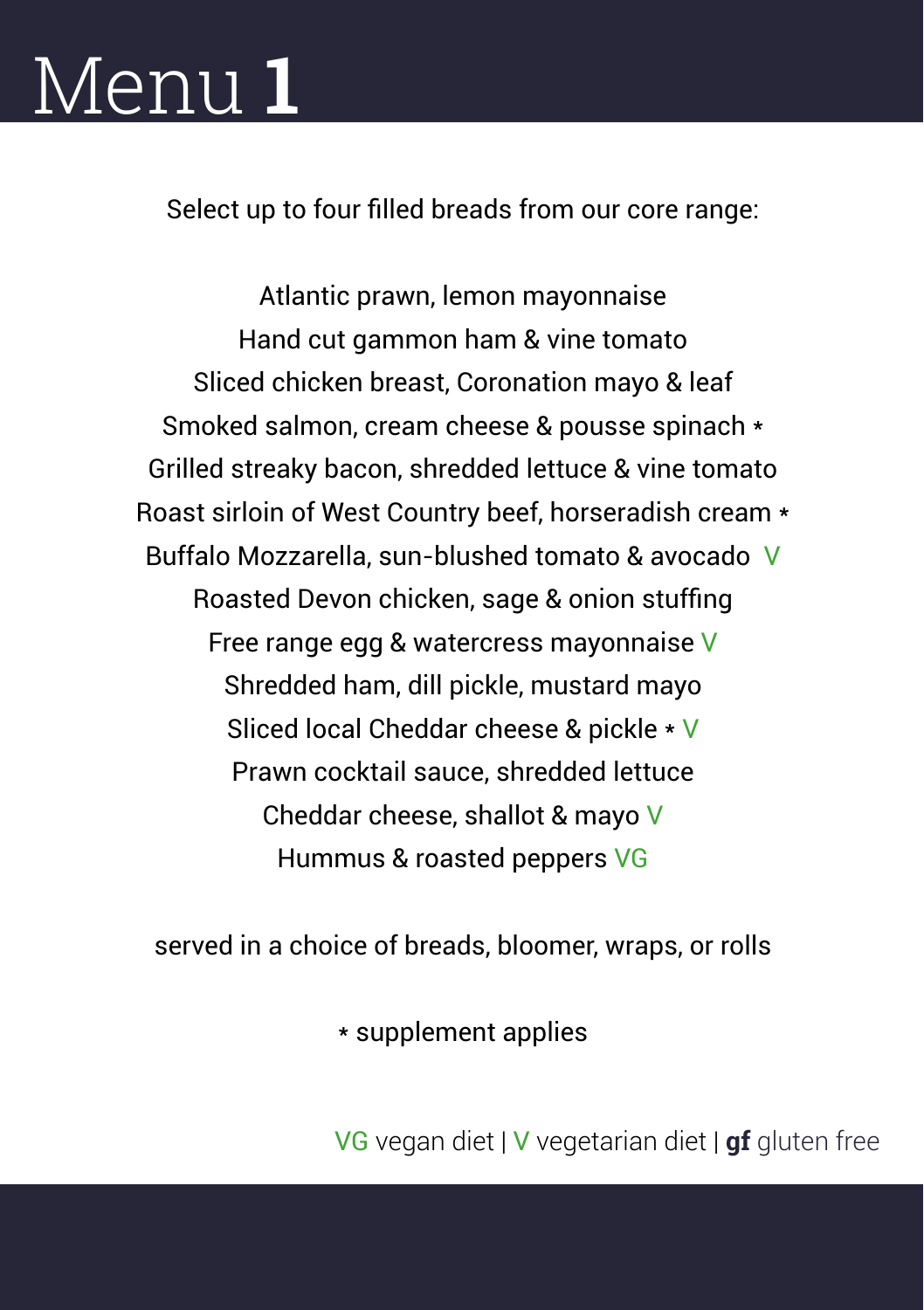# Menu **2** add on

Build your own buffet, add three of these to your filled breads:

Ricotta, tomato & leek tartlet V Mint, courgette & pea fritatta V Teriyaki marinated salmon skewers Tomato, mozzarella & sweet basil bruschetta V Vegetable spring rolls with a sweet chilli dip [hot] V Orange, honey & Dijon mustard cocktail sausages [hot] Asian pork patties with lime & coriander yoghurt [hot] Penko breaded prawns with wasabi mayonnaise [hot] Buttermilk fried chicken, herb ranch dressing [hot] Mini fishcake with siracha mayonnaise [hot] Hand made sausage roll, celeriac remoulade Spiced chickpea & vegetable samosa [hot] V Satay chicken skewers, peanut dip [hot] Crab, ginger & spring onion tarts

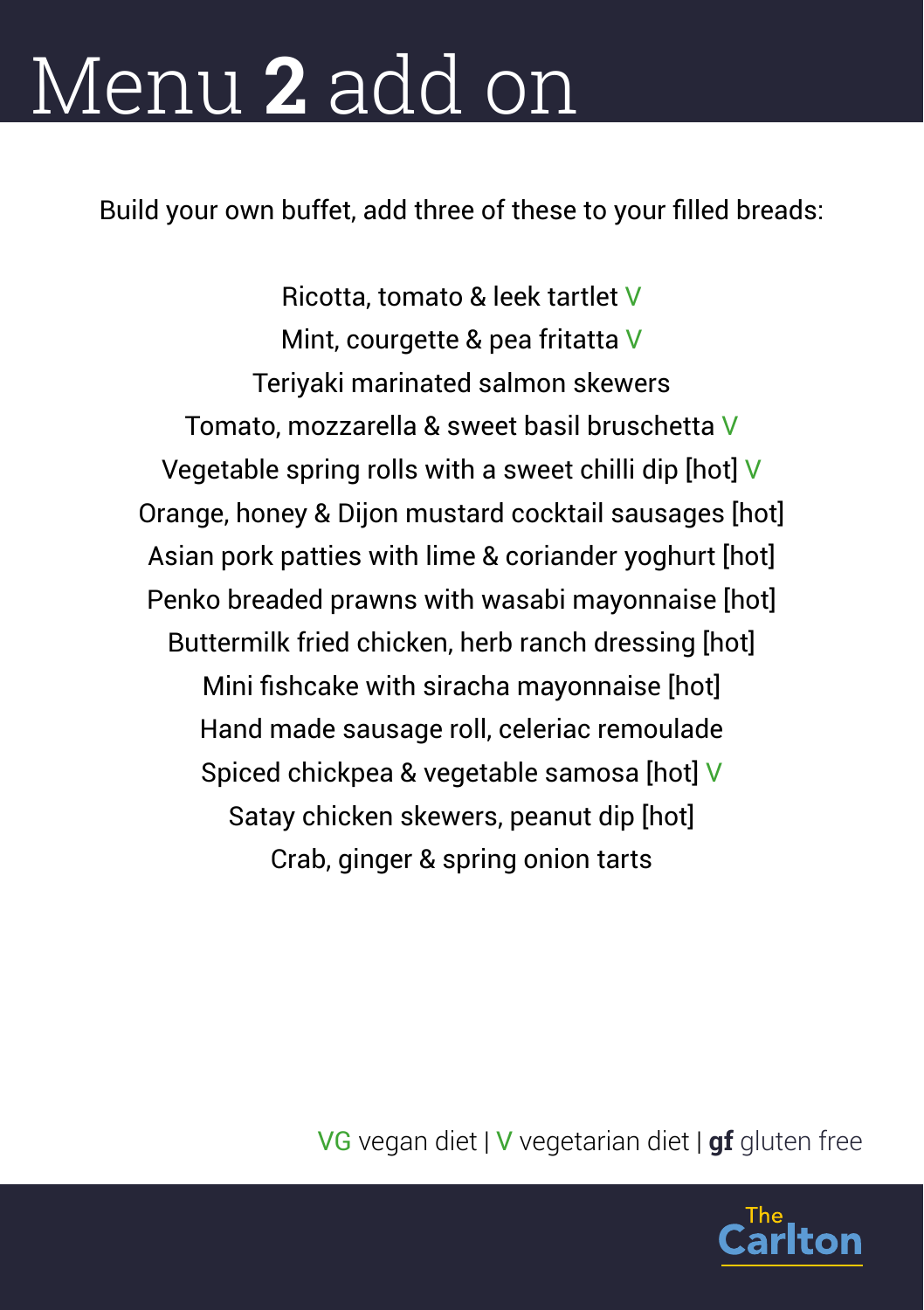# Menu **3**

**Bakery selection I** with your choice of three filled breads, from Menu 1,

Plus

Southern fried chicken I breadcrumbed coated, buttermilk chicken, homemade herb & ranch dressing

Vegetable samosa I hand made. chickpea & spiced vegetable in filo pastry, onion & tomato salad, chilli jam V

**Fish croquettes I** local haddock & cod, brown shrimp, prawns blended with potatoes, served with tartare & lemon

Scotch egg I our famous flaked ham, herb sausagemeat wrapped free range egg, served with picalilli relish

Local cheese board of Devon Blue, Somerset Brie & Mendip Cheddar with grapes, biscuits & baked bread V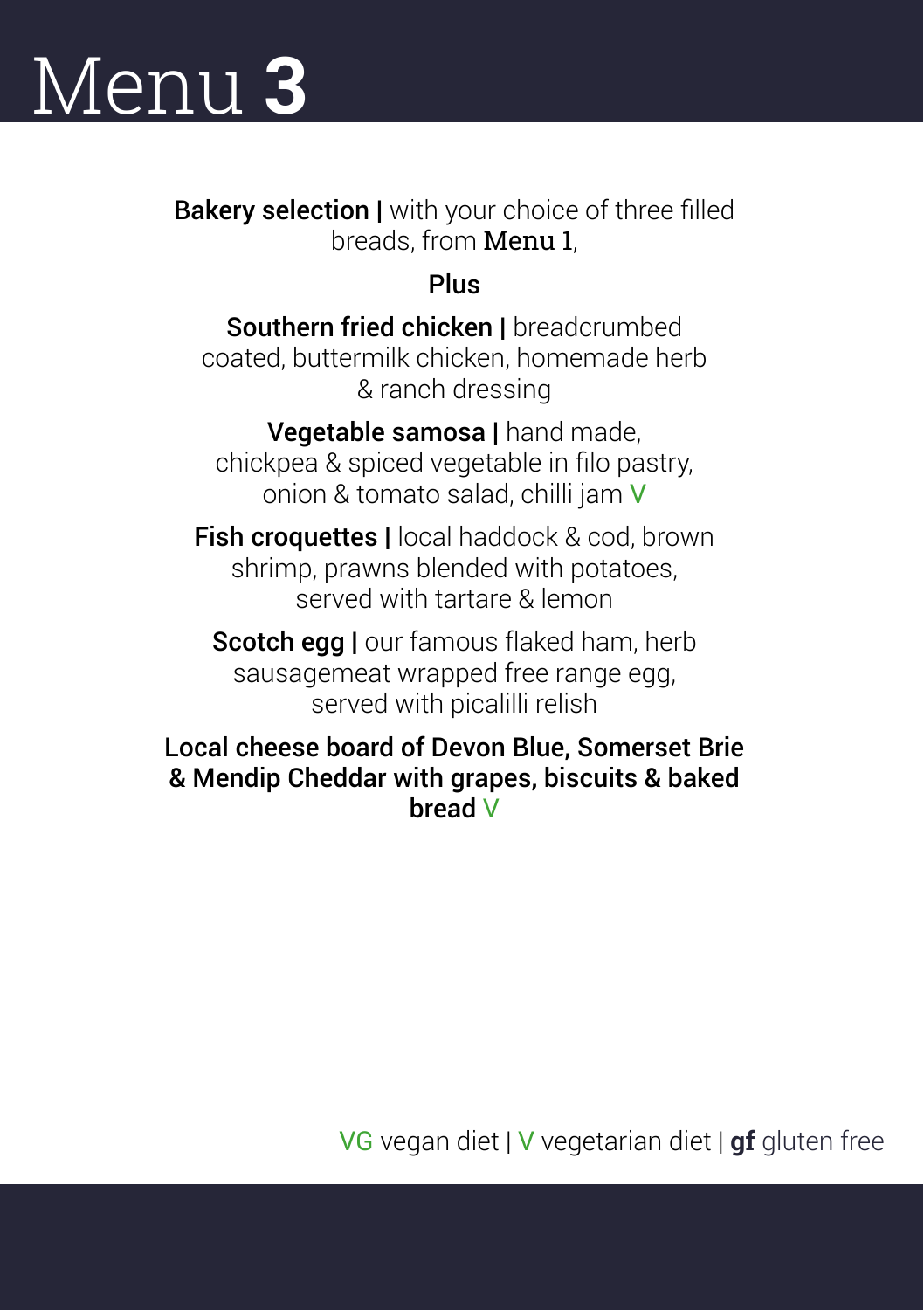# Menu **4** informal

Bakery selection | a choice of two filled breads / sandwiches from Menu 1

Plus

Street food I two hot options from Menu 5 Street Food

#### Potato wedges or skinny fries |

served with tomato relish, herb mayo & sauce V

**Fresh pizza I** with two toppings (1) pork & beef meatballs & rocket leaf (2) roasted beetroot with crumbled goats cheese V

Scotch egg | free-range egg, wrapped in a jacket of flaked ham, sausagemeat, herbs & fennel

> **Sticky ribs** | slow cooked baby back pork ribs in a BBQ style marinade, slaw

Mini dessert selection I with two desserts from Menu 10

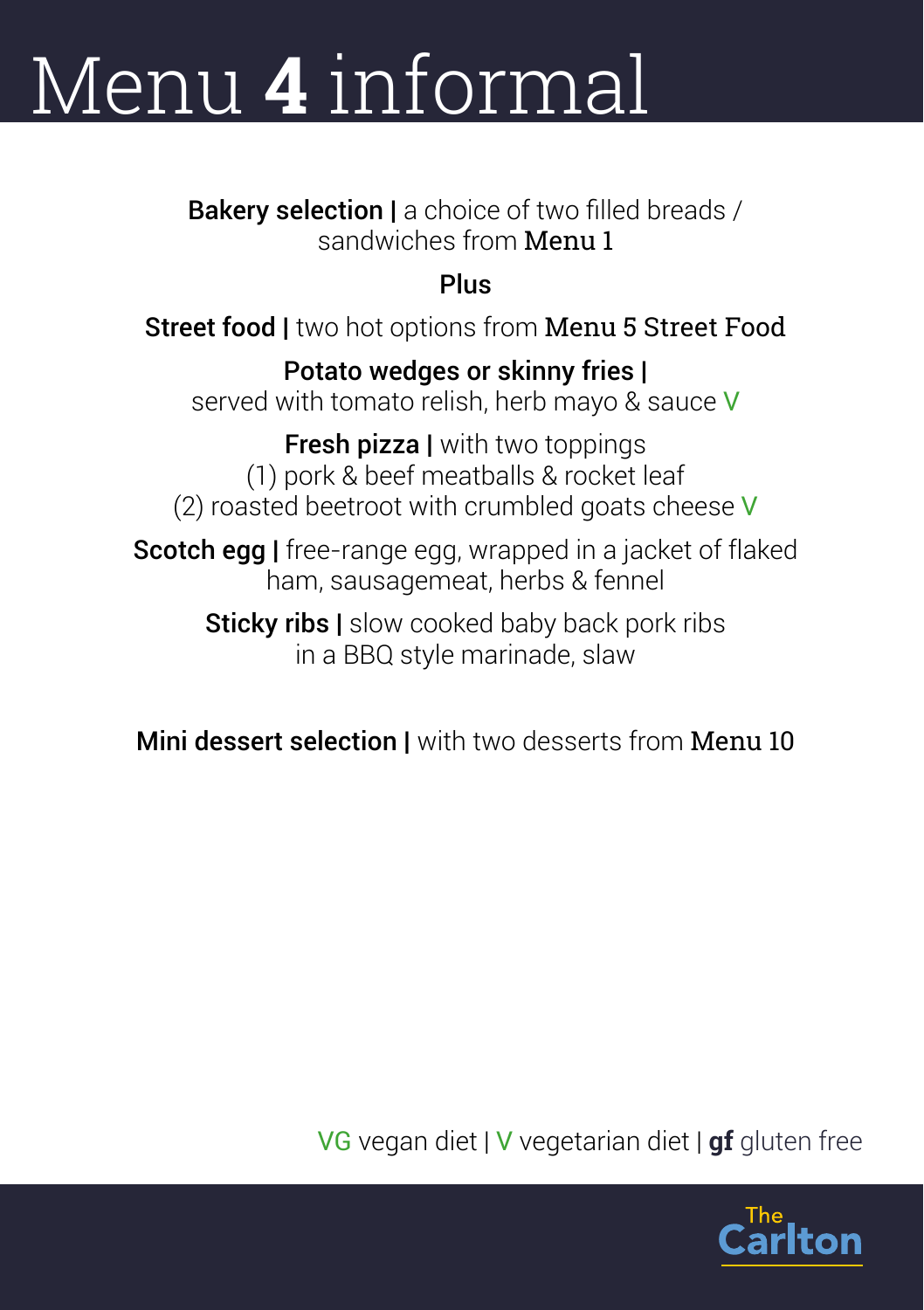## Menu **5** street

**Buttermilk chicken wrap | marinated chicken in** buttermilk, crispy Southern fried crumb, herb dressing, shredded leaf in a flour wrap

Dirty dog | quality hot dog, with pulled BBQ pork, in a traditional torpedo bun, spicy sauce & mustard

Beef bao bun I slow cooked beef steak. Mongolian herbs & spices, sauteed peppers

**Chickpea samosa I** mild spiced vegetables & chickpeas in a quick fried pastry triangle with slaw & chutney V

> Chicken Goi salad | Asian style salad, combining marinated chicken strips, nuts, vegetable julienne & shoots **gf**

**Flat bread | topped with Chicken Asado (Filipino style)** fresh pomegranate, minted yoghurt, salad leaf

**Thai lamb bite I** cubes of marinated lamb. lime dressing, char grilled on banana leaf **gf**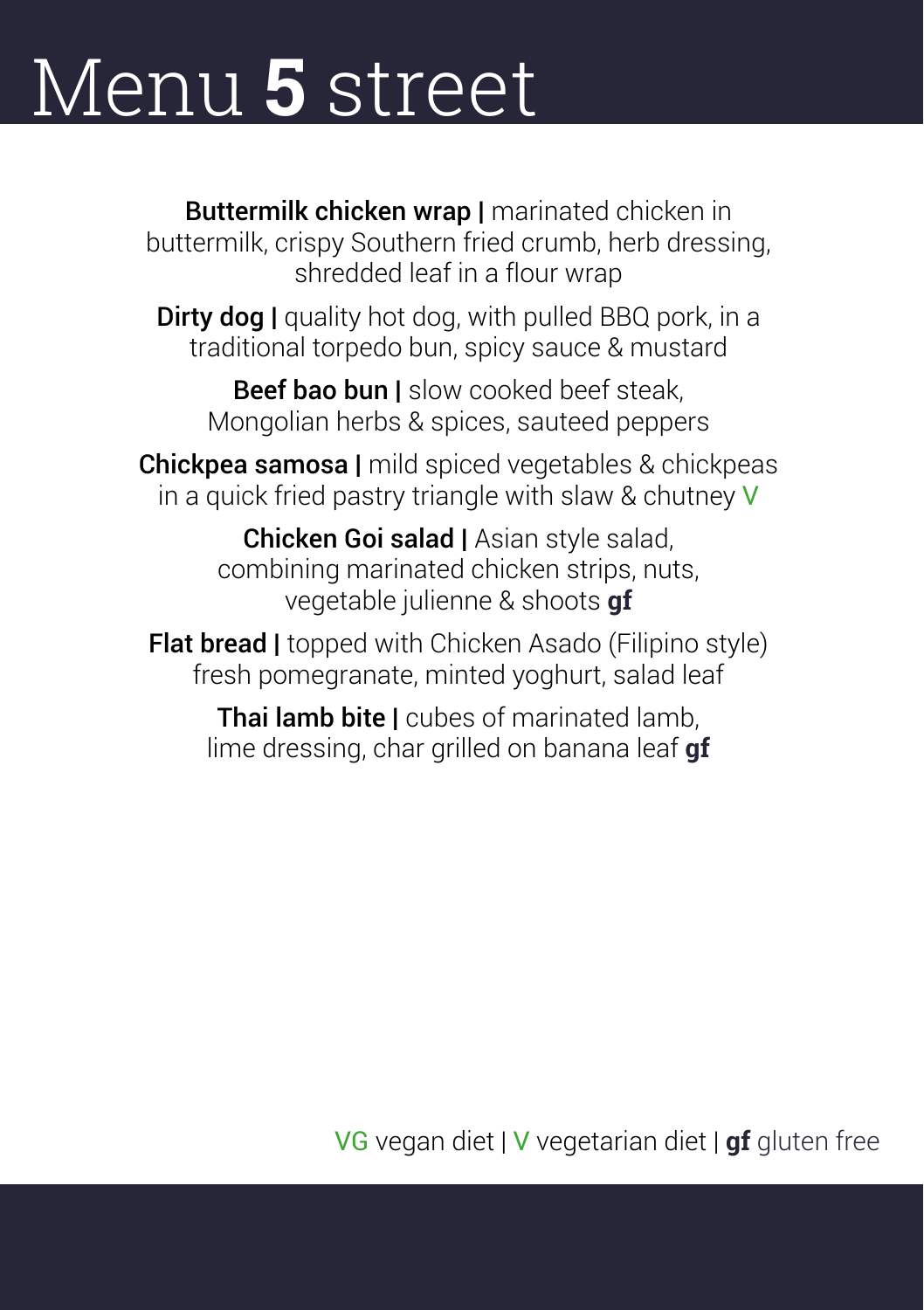# Menu **6** bowl

Beef Bourgignon | classic braised beef steak in red wine, slow cooked with silverskin onions, mushrooms & pancetta

**Chicken Katsu | strips of fresh chicken** on Jasmine rice, mild spiced katsu curry sauce & kimchi vegetables

Shepherds pie | slow cooked lamb & root vegetables under a soft mash with minted pea puree

**Mini Lincolnshire sausages** | smooth pomme puree, sweet onion gravy

Vegetable tagine | spiced vegetables & chick peas, Moroccan harissa flavours, lemon cous cous & herbs VG

Salad bowls I house salad I new potato & chive I Devon Blue, pear & chicory | coleslaw | roasted beetroot, orange & watercress V, VG **gf**

Desserts I choose two desserts from Menu 10 or a great selection of cheeses from the region, celery, apple chutney

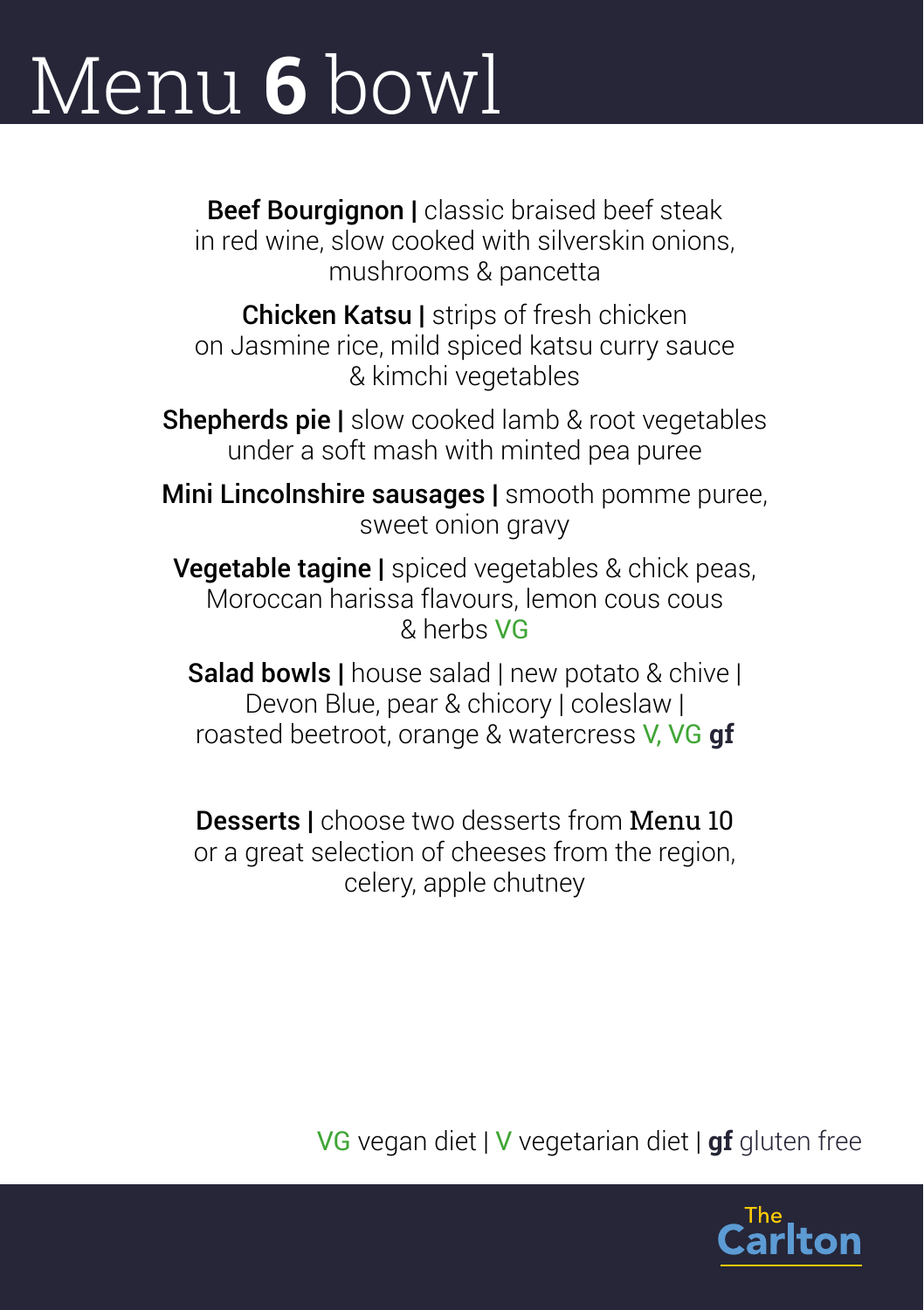# Menu **8** combined

Braised Devon beef I hand diced slow cooked beef, red wine, onion, tomato & horseradish mash Chicken Massamman | tender chicken in a light coconut milk & peanut sauce, Basmati rice **gf** Mini Lincolnshire sausages I trio of cocktail sausages, pomme puree, onion gravy Cod loin I on a soft haricot vert, butter beans & chilli pasta base **Aubergine Parmigiana I** baked layers of aubergine. Parmesan, peppers & cheese sauce V

### Buffet bar + sides including:

Tuna Nicoise, egg & tomato **gf** Thai style shredded beef salad with noodles Chicken & leek salad with crispy prosciutto **gf** Beetroot, sesame & orange salad **gf**

**Dessert bar I** choose 3 desserts from the **Menu 10** or a great selection of cheeses from the South-West, celery, apple chutney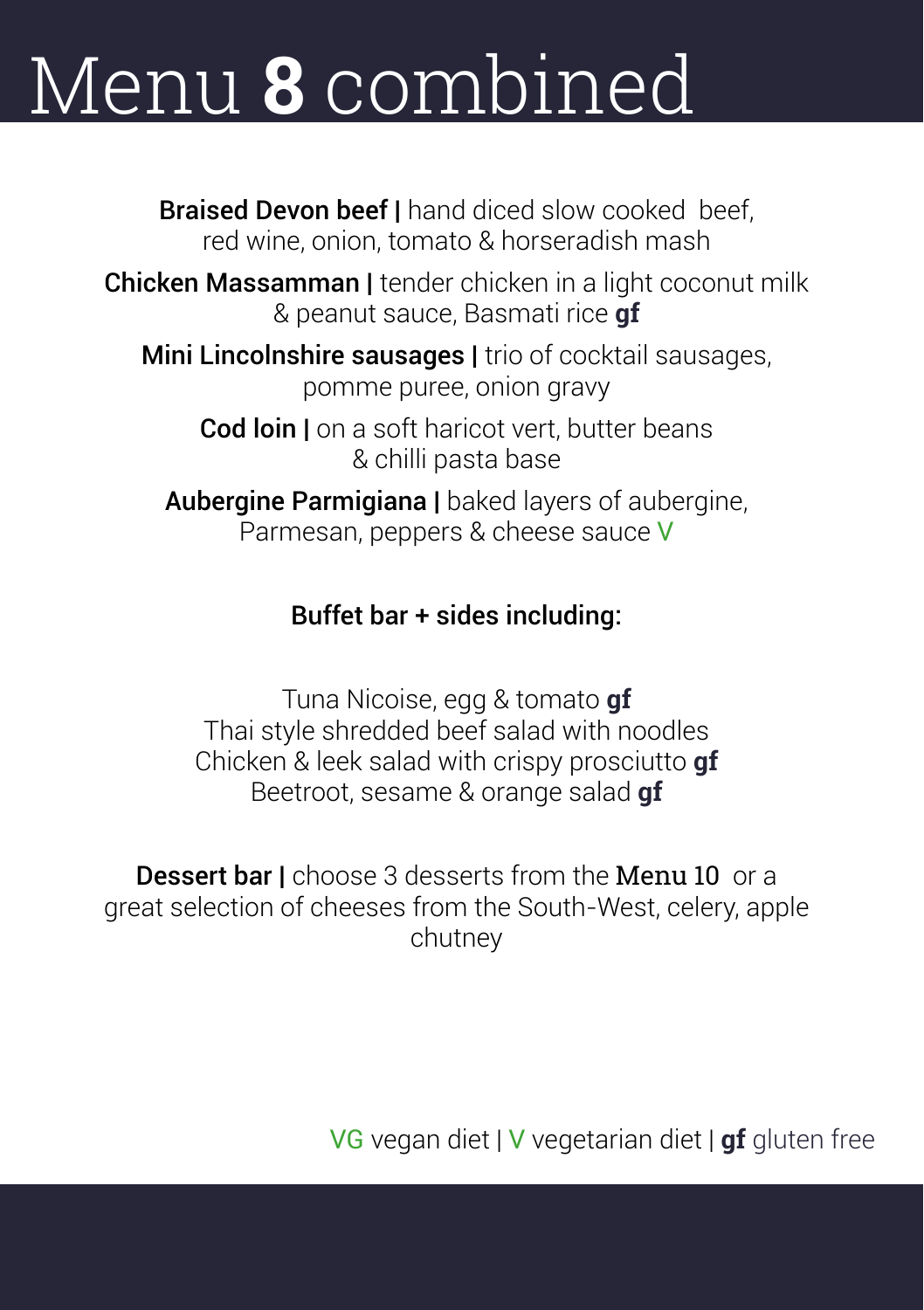# Menu **9** formal

### Bread selection

Feta & olive muffin, sourdough loaf, Hobbs bloomer *ask for* **gf**

### Starter selection

Smooth chicken liver parfait, chutney & brioche Prawn cocktail, Bloody Mary sauce, brown bread, lemon Melon & orange pepper syrup VG **gf** Game terrine, picalilli relish Italian salad V **gf**

### Main choices

Hand carved Exmoor ham, pear chutney **gf** Breast of fresh chicken, Coronation sauce **gf** West Country sirloin of beef, horseradish cream **gf** Roast duck breast, Zinfandel reduction, rocket leaf **gf** Poached salmon with duo of prawns, lemon mayo **gf** Tagine of roasted vegetables, couscous VG BBQ chicken thigh, slaw **gf**

### Salad bar **gf**

House salad VG | New potato & chive mayonnaise V Vegetable rice VG | Spiced peppers VG| Apple slaw V Asian noodles V

### **Desserts**

choose 3 desserts from the Menu 10 or a great selection of cheeses from the South-West, celery, apple chutney

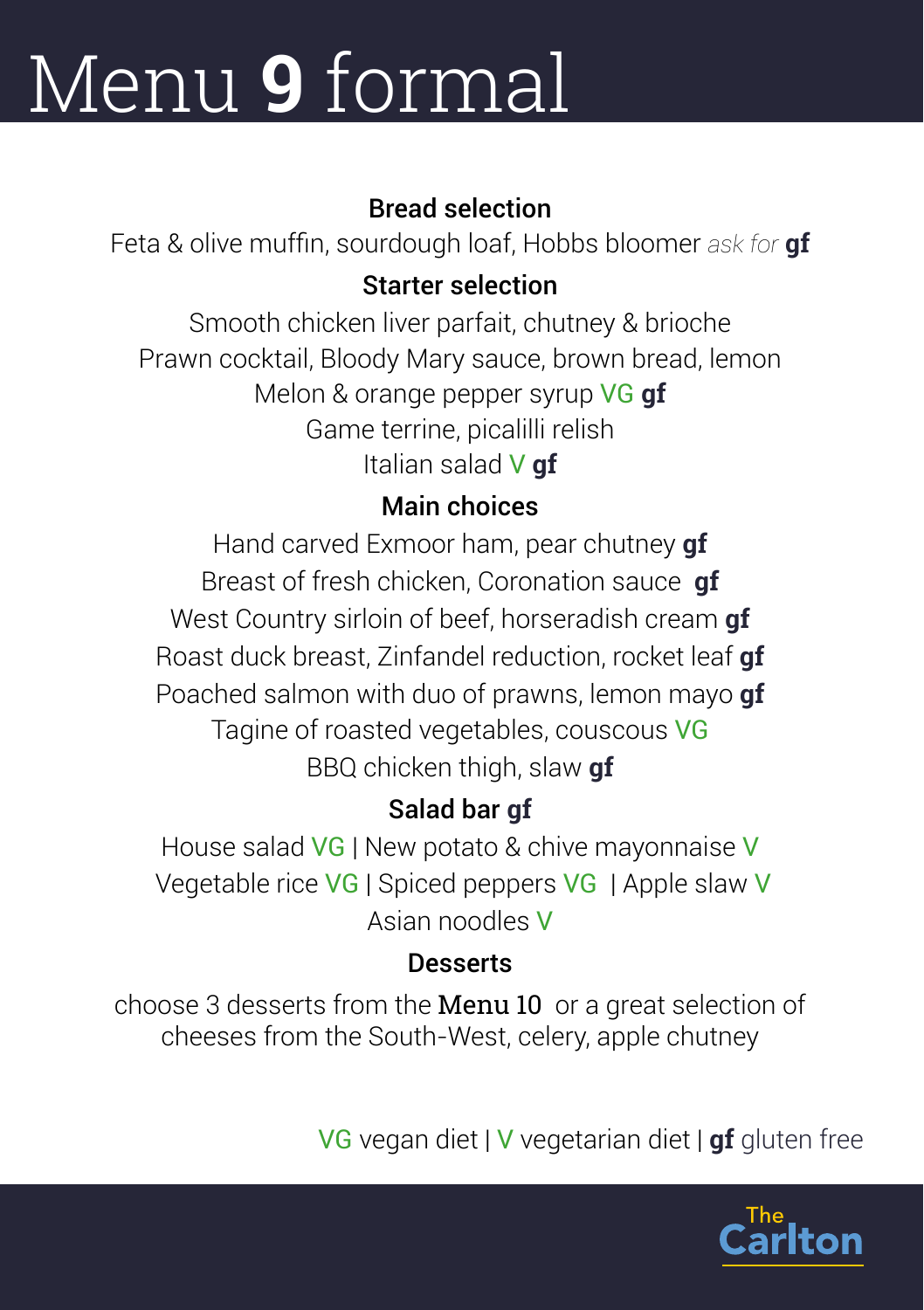# Funeral menu **1**

### Filled breads *ask for* **gf**

Tuna mayonnaise & cucumber Hand carved gammon ham & Cheddar Farmer Bobs free range egg & watercress mayonnaise V Cheddar cheese, onion & chutney V

### Plus a selection of bite sized food

Cheese, herb & leek tartlet V Cocktail sausages, orange, honey & wholegrain mustard glaze Puff pastry sausage rolls, onion marmalade

### Mini cake selection

Sliced fruit cake loaf V Lemon drizzle mini loaf V Frosted carrot cake V

#### Beverages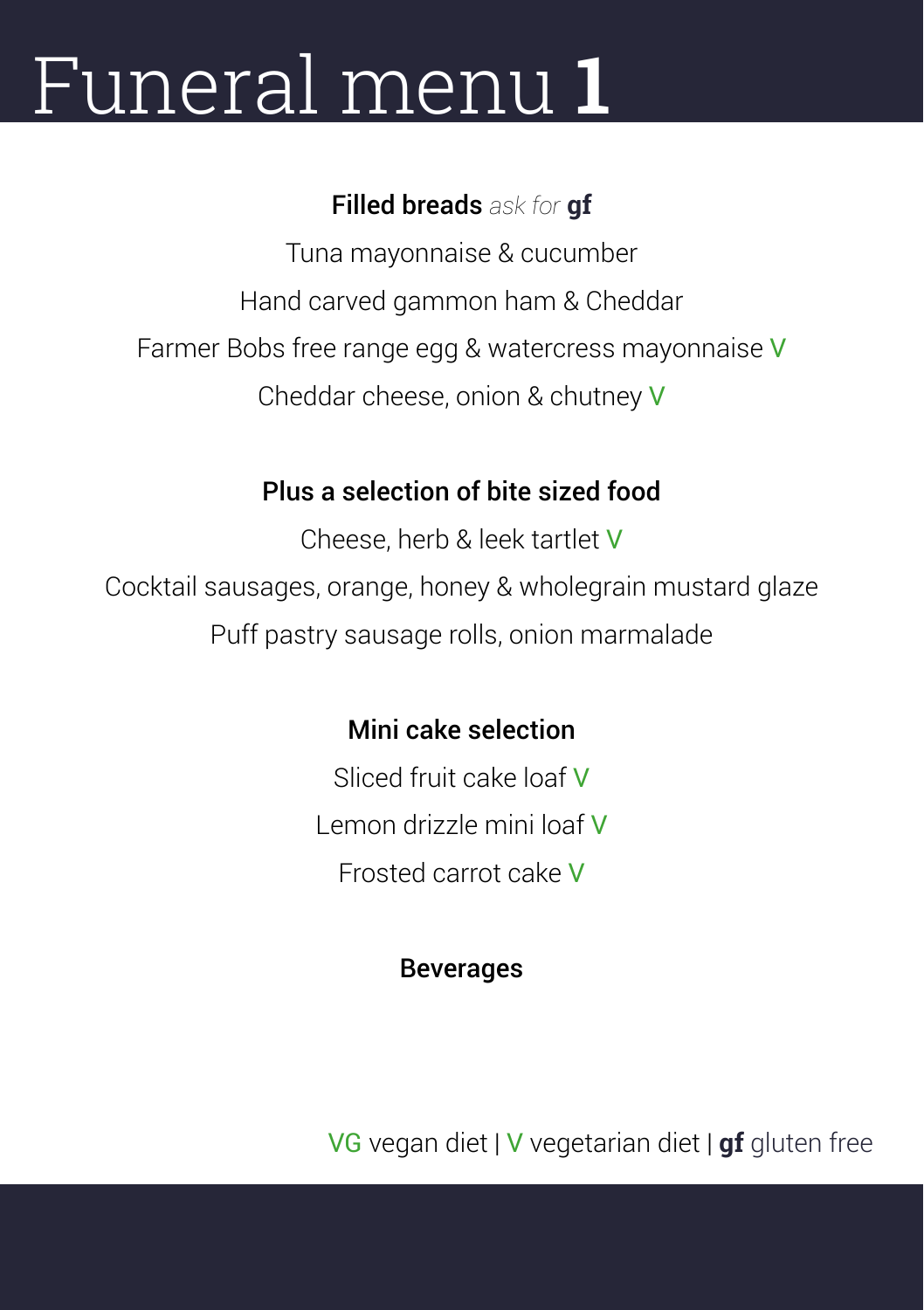# Funeral menu **2**

### Filled breads *ask for* **gf**

Coronation chicken | Roast sirloin of beef Farmer Bobs free range egg & watercress mayonnaise V Smoked salmon, cream cheese & cucumber

### Plus a selection of bite sized foods

Mini fishcake, lemon lime mayonnaise Chicken brochette, smooth satay sauce Ricotta, cream & roasted tomato tartlet V Puff pastry sausage rolls, celeriac remoulade Scotch egg & picalilli relish

### Cake selection

Sliced fruit cake loaf V Devon scones, jam & clotted cream V Chocolate tart, orange cream V

### Beverages

Selection of teas & infusions, filter coffee